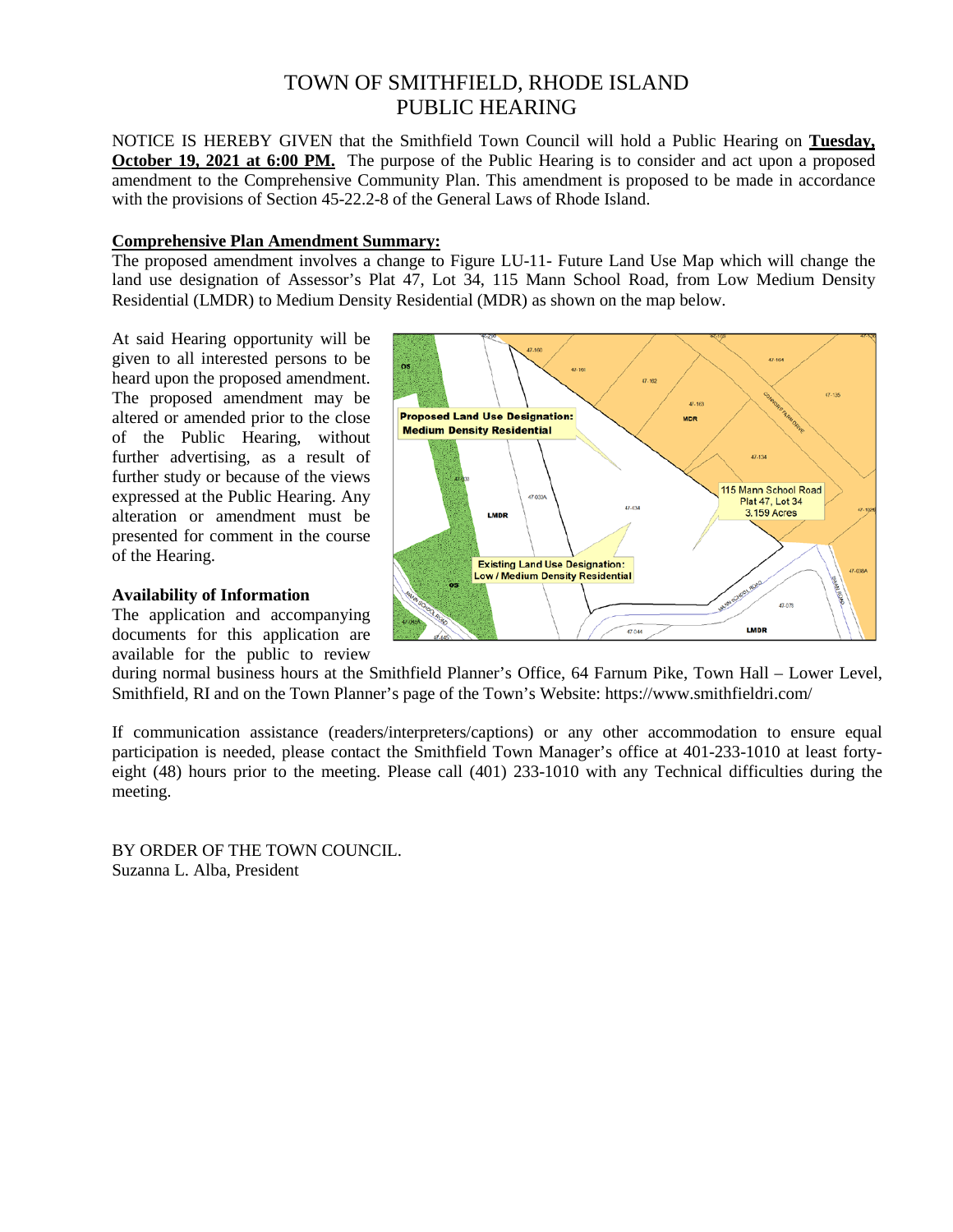July 29, 2021

**Smithfield Planning Board** Albert Gizzarelli, Honorable Chairman 64 Farnum Pike Smithfield RI 02917

Re: 115 Mann School Road Plat 47 Lot 115 Previous application for minor subdivision conditional preliminary approval

## REQUEST FOR ADVISORY RECOMMENDATION IN CONNECTION WITH A ZONING CHANGE

Applicant: John & Kristine Yoakum

BACKGROUND: Petitioner appeared before this board on July 7, 2021 in connection with an application for Conditional Preliminary Approval of a Minor Subdivision with regard to the subject parcel which would allow for the subdivision of the existing single lot into two lots. In connection with the minor subdivision, a zone change would be necessary from the current R-80 zone to R Medium Density.

#### **REQUEST**

Pursuant to RI General Laws 45-24-51 and the Smithfield Zoning Ordinance, Article II, Applicant is requesting an advisory recommendation from the Planning Board to the Town Council in connection with a zone change, including recommendation of amendment to the Future Land Use Map LU-11 and Zoning Map and acknowledgement of consistency of the request with the goals and objectives of the Comprehensive Community Plan.

The existing lot is currently served by public water and the new lot will also tie into public water. There will be sufficient frontage on each lot in conformance with zoning requirements. The resulting subdivision will also conform the lot size requirements. No waivers or variances will be needed from zoning.

The rezoning of the subject lot from the existing R-80 to R-Medium Density is in conformance with the goals and objectives of the Comprehensive Community Plan and will also be consistent with the area which was just recently rezoned to R-Medium Density, specifically Connors Farm which development directly abuts the subject property to it's right.

Jean Fallago

By Jean Fallago, Attorney for Petitioner 132B Pleasant View Avenue Smithfield RI 02918 (401) 231-4805 email: jfallagoesq@aol.com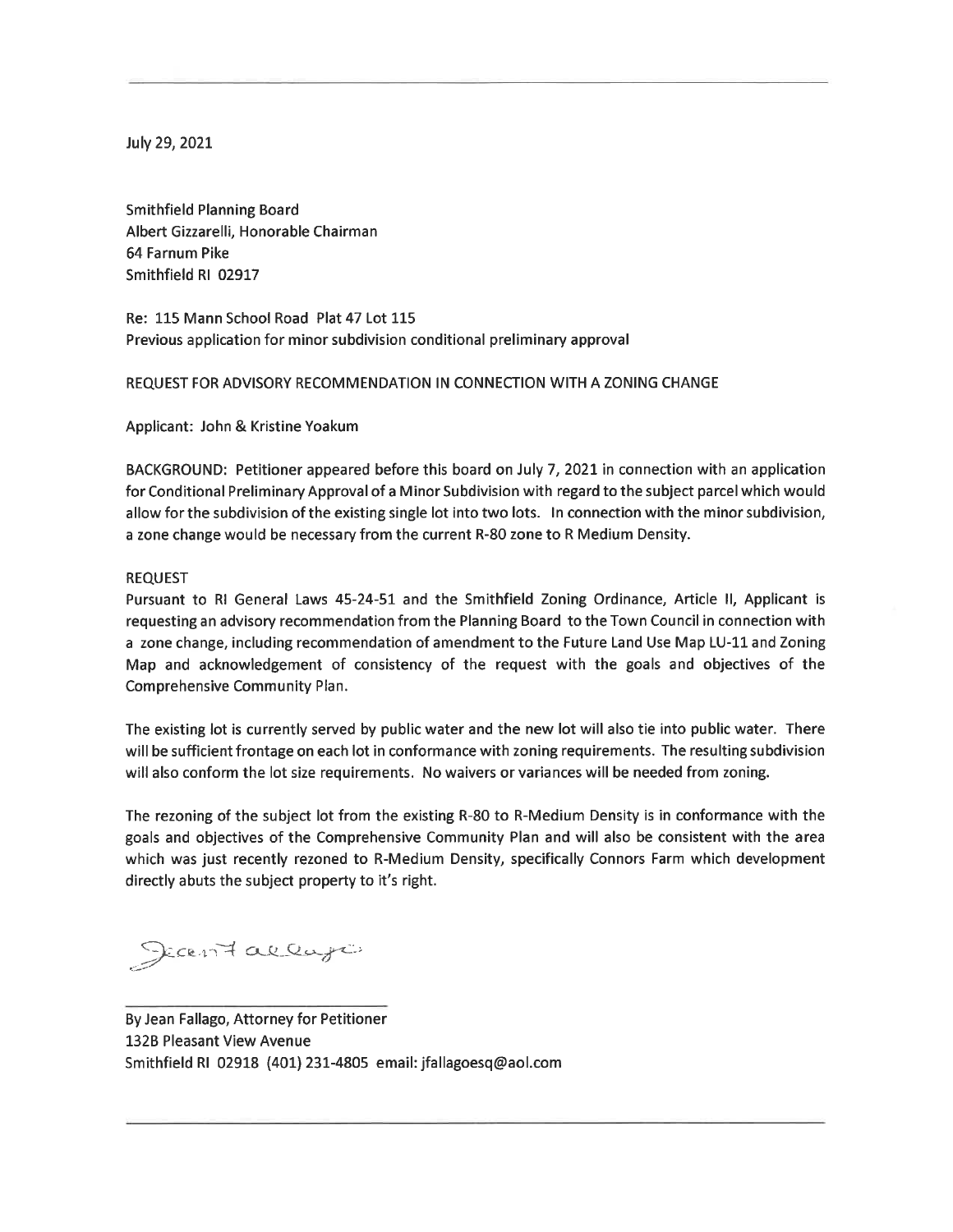

 $\mathbf{A}$ 

 $\mathbf{a}$  .



CERTIFICATION:<br>This survey has been conducted and the flan has been prepared<br>pursuant to 435–603–00–00–1,8 of the rules and regulations adopted<br>by the rhode island state board of registration for professional<br>land surveyor 2) PLAN ENTILED: "SURVEY PLAN OF LAND "SASSO PROPERTY" for<br>THE SMITHFIELD LAND TRUST on MANN SCHOOL ROAD & COUNCIL<br>ROAD In SMITHELD, RI A.P. 47 LOTS 33 & 454", DATED 10/28/13,<br>REF. MO. 150803-5P, type of Boundary Survey: Comprehensive Boundary Survey<br>Measurement Specification: CLASS ( ANTHONY E. MUSCATELLI the purpose for the conduct of the survey<br>Of the PLAN IS AS FOLLOWS:<br>Minor subdivision No. 23 1718 1) PLAN ENTITLED: "REDURO FLAN PHASE 2 CONNOISS FARM SMITHFIELD,<br>RHOOL ISLAND RFA REALLY ASSOCIATES", PREPARED BY DIPRETE<br>ENGINEEDWING ASSOCI, INC AND FILED IN PLAN BOOK 4 ON PAGE ISS<br>IN THE TOWN OF SMITHFIELD. 4) DEED BOOK 457, PAOE 388. 9.17-JO LAND SURVEYOR

| ٠                                                                                                                                                                                                                                                                |                                                                      |
|------------------------------------------------------------------------------------------------------------------------------------------------------------------------------------------------------------------------------------------------------------------|----------------------------------------------------------------------|
|                                                                                                                                                                                                                                                                  |                                                                      |
|                                                                                                                                                                                                                                                                  |                                                                      |
|                                                                                                                                                                                                                                                                  |                                                                      |
|                                                                                                                                                                                                                                                                  |                                                                      |
|                                                                                                                                                                                                                                                                  |                                                                      |
|                                                                                                                                                                                                                                                                  |                                                                      |
|                                                                                                                                                                                                                                                                  |                                                                      |
|                                                                                                                                                                                                                                                                  |                                                                      |
|                                                                                                                                                                                                                                                                  |                                                                      |
|                                                                                                                                                                                                                                                                  |                                                                      |
|                                                                                                                                                                                                                                                                  |                                                                      |
|                                                                                                                                                                                                                                                                  |                                                                      |
|                                                                                                                                                                                                                                                                  |                                                                      |
|                                                                                                                                                                                                                                                                  |                                                                      |
|                                                                                                                                                                                                                                                                  |                                                                      |
|                                                                                                                                                                                                                                                                  |                                                                      |
| <b>NOTES:</b>                                                                                                                                                                                                                                                    |                                                                      |
| 1) OWNER/APPLICANT: JOHN & KRISTINE YOAKUM<br>115 MANN SCHOOL ROAD                                                                                                                                                                                               |                                                                      |
| SMITHFIELD, RI 02817<br>2) THE SUBJECT PARCEL LIES ENTIRELY WITHIN THE R-80 ZONING DISTRICT.                                                                                                                                                                     |                                                                      |
| A.P. 47 LOT 34<br>TOTAL AREA = 3.159 ACRES<br>EXISTING LOTS = 1<br>LENGTH OF NEW ROAD = 0 L.F.<br>LENGTH OF NEW ROAD = 0 L.F.<br>3) PARCEL DATA:                                                                                                                 |                                                                      |
| 4) THERE ARE NO KNOWN WETLANDS ON THE SUBJECT LOT.                                                                                                                                                                                                               |                                                                      |
| 5) THIS SITE DOES NOT LIE WITHIN A RIDEM NATURAL HERITAGE AREA OR WITHIN A ZONING OVERLAY DISTRICT.<br>8) THE SITE DOES NOT LIE WITHIN A SPECIAL FLOOD HAZARD AREA AS<br>SHOWN ON FEMA FLOOD BISJRANCE RATE MAP NUMBER 4400700168H<br>EFFECTIVE DATE 10/02/2016. |                                                                      |
| 7) THIS PROJECT IS TIED INTO THE TOWN OF SMITHFIELD'S HORIZONTAL AND VERTICAL CONTROL NETWORKS.                                                                                                                                                                  |                                                                      |
| 8) THERE IS NO LAND PROPOSED TO BE DEDICATED AS OPEN SPACE.                                                                                                                                                                                                      |                                                                      |
|                                                                                                                                                                                                                                                                  |                                                                      |
|                                                                                                                                                                                                                                                                  |                                                                      |
|                                                                                                                                                                                                                                                                  |                                                                      |
|                                                                                                                                                                                                                                                                  |                                                                      |
|                                                                                                                                                                                                                                                                  |                                                                      |
|                                                                                                                                                                                                                                                                  |                                                                      |
|                                                                                                                                                                                                                                                                  |                                                                      |
|                                                                                                                                                                                                                                                                  |                                                                      |
|                                                                                                                                                                                                                                                                  |                                                                      |
|                                                                                                                                                                                                                                                                  | STREET INDEX.<br>MANN SCHOOL ROAD                                    |
|                                                                                                                                                                                                                                                                  |                                                                      |
|                                                                                                                                                                                                                                                                  |                                                                      |
|                                                                                                                                                                                                                                                                  | funt                                                                 |
| $1'' = 50'$<br><b>Same Adams</b>                                                                                                                                                                                                                                 | ili metera                                                           |
| INTERNATIONAL MAPPING & SURVEYING CORP.                                                                                                                                                                                                                          |                                                                      |
| LAND SURVEYING CIVIL ENGINEERING PHOTOGRAMMETRIC MAPPING<br>19 INDUSTRIAL DRIVE, SMITHFIELD, R.I. 02917 (401) 232-2620                                                                                                                                           | <b>REVISIONS</b>                                                     |
| PRELIMINARY - MINOR SUBDIVISION<br>LAT LAYOUT - RECORD PLAN                                                                                                                                                                                                      | DATE NO.<br><b>DRAWN BY</b><br>P.A.K.<br>CKD. BY<br>A.E.M.           |
| for JOHN & KRISTINE YOAKUM<br>on MANN SCHOOL ROAD                                                                                                                                                                                                                | APPRD. BY<br>A.E.M.<br>09/17/20<br>DATE<br>$1 - 50'$<br><b>SCALE</b> |

 $\epsilon$